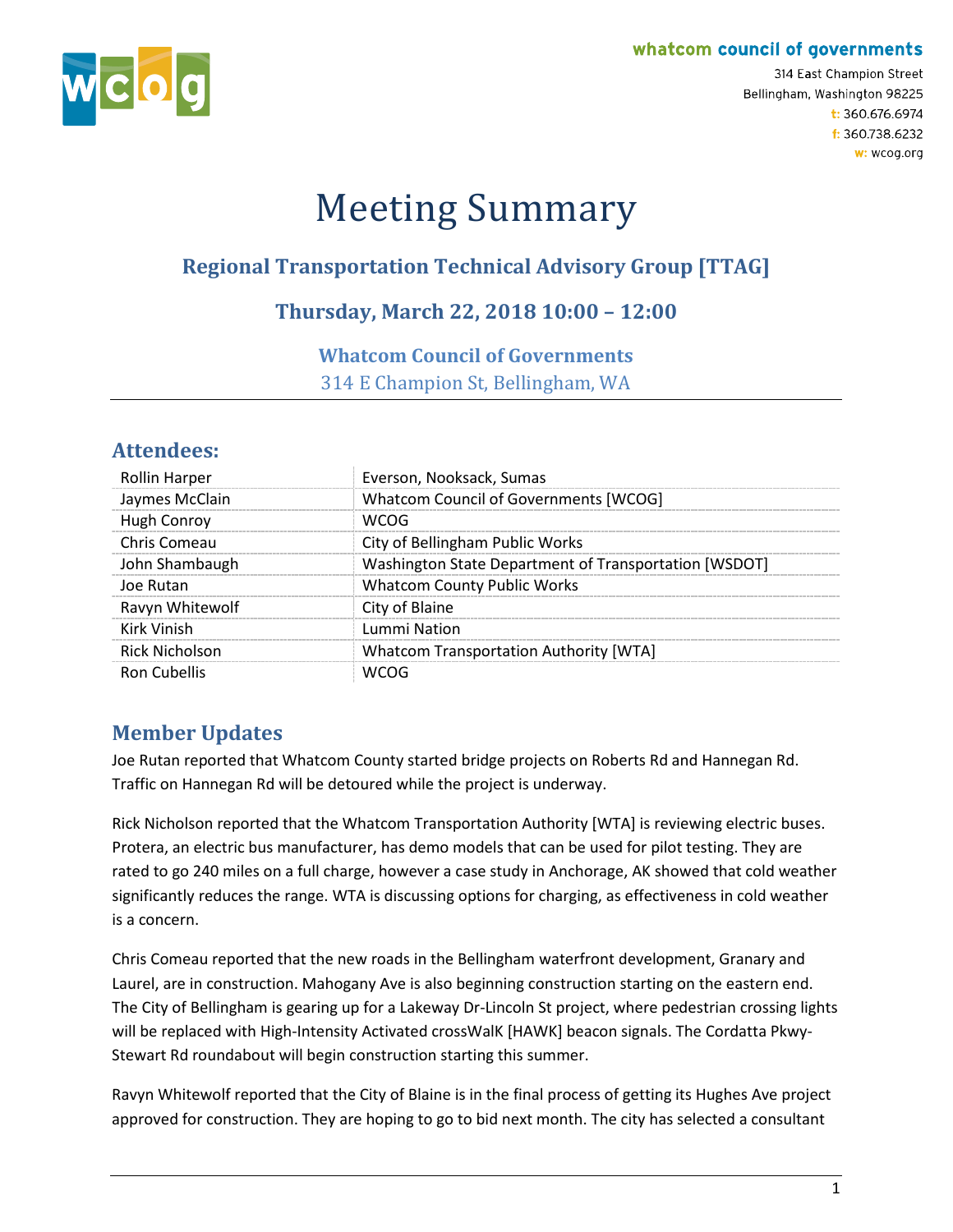for the Boblett St channelization, and they are meeting with the Washington State Department of Transportation [WSDOT] next week regarding the design.

Hugh Conroy said that he attended a meeting at the University of Washington [UW] focused on freight. There were discussions on e-commerce and its effect on freight. Local industry gave their perspectives on the issue.

John Shambaugh commented on the Bakerview Rd interchange justification report [IJR], saying that they are in the design phase.

Rollin Harper reported that the City of Everson's Lincoln St project phases I and II are out to bid.

#### **STBG and TA project statuses and estimation for 2018 obligations**

Hugh Conroy presented the Surface Transportation Block Grant program [STBG] and Transportation Alternatives program [TA] financial tables for the WCOG region. The region has already met and exceeded its 2018 obligation target by obligating over \$4.5MM for federal fiscal year [FFY] 2018. Because of this, those projects seeking to obligate before the end of FFY 2018 will need to use the Advanced Construction [AC] process. Using AC, the project agency fronts the federal funding amount (what would be obligated if there were authority), gets the okay from the Federal Highway Administration [FHWA] to begin construction, and then is reimbursed later when more obligation authority becomes available (beginning of the next federal fiscal year of sometimes sooner).

#### **External Surveys**

Hugh Conroy announced that WCOG will be contracting with StreetLight Data to acquire probe data to create an external trip matrix for Whatcom County. The data will include the routes of vehicles entering and exiting Whatcom County, which will be useful to inform traveler characteristics in WCOG's travel demand model. The geographic coverage of the data will only include Whatcom County. The resulting trip matrix will apportion trips with an origin or destination outside of Whatcom County to a transportation analysis zone [TAZ] of trip-ends in the county and corresponding routes into or out of the county.

The probe data capture will be paired with tube counters laid across external station roadways. The tubes will collect volume data and classification breakouts. IDAX Data Solutions is being contracted for the traffic counts.

Hugh Conroy explained that initially WCOG had expected to use license plate capture technology for the project, but the probe data method is much less expensive and potentially much more informative. The probe data will also be useful for applications outside of the travel demand model.

#### **StreetLight Data subscription and traffic counts**

The probe data that StreetLight Data will capture will be a sample of all vehicles moving through external stations. Data will be pulled monthly for the year. There were initial concerns with cross-border